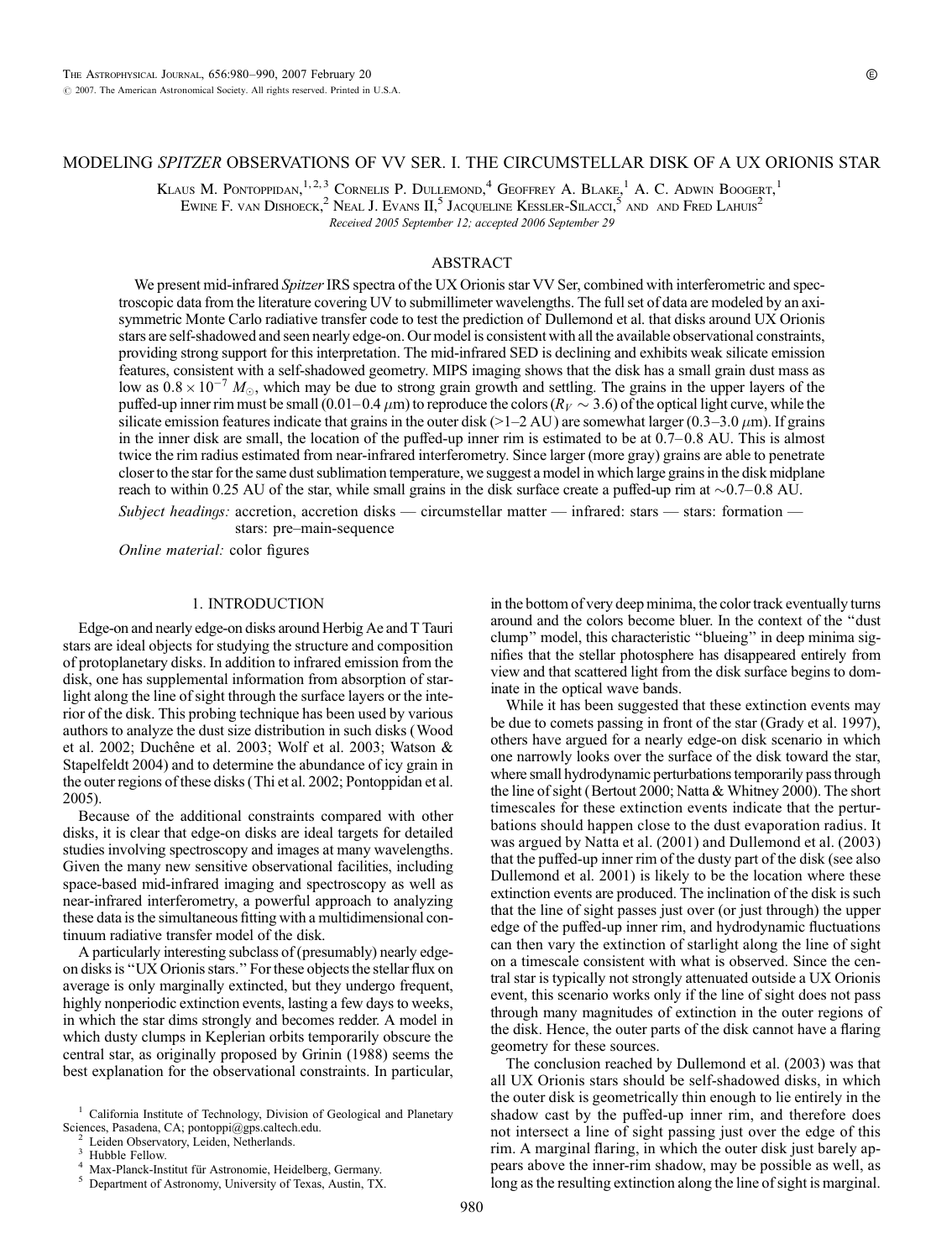It was shown by these authors that the shape of the spectral energy distributions of all known UX Orionis objects indeed indicate that they are mostly nonflared (self-shadowed) disks, with some exceptions lying just on the border between flaring and self-shadowing disks. This gives strong support for the "inclined disk" scenario.

As part of the Spitzer Space Telescope Legacy program "From Molecular Cores to Protoplanetary Disks'' (c2d; Evans et al. 2003), we obtained 5.2–37.0  $\mu$ m spectroscopy, as well as IRAC and MIPS images of the well-known UX Orionis star VV Ser. The star was originally singled out for further study due to the presence of an extended (over 4') mid-infrared nebulosity surrounding it. This nebulosity is analyzed in detail in a companion paper (Pontoppidan et al. 2007, hereafter Paper II ), in which it is argued that the nebulosity is due to the quantum heating of polycyclic aromatic hydrocarbons (PAHs) as well as very small silicate or carbon grains. Imprinted on the nebulosity is a wedge-like dark band, which we interpret as a shadow cast by a small (less than a few 100 AU ) nearly edge-on disk (see also Pontoppidan & Dullemond 2005). The presence of a disk shadow allows a relatively accurate determination of the inclination and position angle of the system, which is crucial for the interpretation of VV Ser as a UX Orionis star.

In this paper we concentrate on analyzing VV Ser in terms of the UX Orionis phenomenon. To do this we create an axisymmetric radiative transfer model using a wide range of data to constrain the disk structure. This includes not only the *Spitzer* data, but also submillimeter images obtained using SCUBA on the James Clerk Maxwell Telescope  $\left(\text{JCMT}\right)^6$  near-infrared interferometric visibilities and optical light curves from the literature. Although some aspects of an axisymmetric model cannot be uniquely constrained, we can make firm conclusions about the disk geometry, grain sizes, inner rim structure, etc. More importantly, our analysis gives further strong evidence in favor of the scenario for UX Orionis stars put forward by Dullemond et al. (2003). In doing so, this lends support for the puffed-up inner rim model of Natta et al. (2001) and Dullemond et al. (2001) as well as for the interpretation of the near-IR to far-IR slope of the SED in terms of flaring versus self-shadowed disks (Dullemond & Dominik 2004; Meeus et al. 2001). This scenario allows us to interpret all the observed data of VV Ser in terms of a disk model with a simple geometrical interpretation.

We construct an axisymmetric radiative transfer model of the entire system from 0.5 to 50,000 AU scales. The main objectives are to test the scenario in which the UX Ori phenomenon is caused by a nearly edge-on disk, whether a disk shadow can plausibly be projected into the mid-infrared PAH nebulosity (see Paper II ) and finally to use the model to constrain the structure and dynamics of the puffed-up inner rim.

This method necessarily targets specific objects for detailed modeling, and one should take care when generalizing from one specific object to a class of disks. One central point to this study is to determine observable predictions that can be applied to other UX Orionis stars, or even protoplanetary disks in general.

In this paper we first describe the observations that have been collected ( $\S$  2) and the characteristics of the source ( $\S$  3). In  $\S$  4 the radiative transfer model is presented. Section 5 discusses how each observational constraint is implemented into the model as well as possible sources of degeneracies.

### 2. OBSERVATIONS

The primary constraints on the model of VV Ser are provided by mid-infrared spectroscopy and imaging obtained with the *Spit*zer Space Telescope (Werner et al. 2004). Mid-infrared spectra of VV Ser were obtained with the Spitzer Infrared Spectrometer ( IRS; Houck et al. 2004) using the short-low (SL) module from 5.2–14.5  $\mu$ m, the short-high (SH) module from 9.9–19.6  $\mu$ m, and the long-high (LH) module from  $19-37 \mu$ m. The spectra were reduced using the pipeline version S11.0.2 and extracted with the c2d extraction routines. The SL spectra were extracted in a 12 pixel aperture. The background was estimated using the entire length of the slit and subtracted using a high-order polynomial fit to the measured background in order to minimize any additional noise from the background subtraction. The SH and LH spectra were extracted using full aperture extractions. The short slits in the high-resolution modules cause any background subtraction to be highly PSF model dependent. Consequently, the background was not subtracted from the SH and LH spectra. Since VV Ser is a bright source between 10 and 40  $\mu$ m, we estimate the background to be a minor contribution, even considering the extended emission present around the source (see Paper II). The orders and modules were matched by scaling to the shortest wavelength order. The scaling factors applied were  $5\% - 10\%$ , and the absolute flux level of the spectrum is therefore considered accurate only to  $10\% - 20\%$ . The spectrum of VV Ser has AOR Key 0005651200. We present IRAC and MIPS imaging at 3.6, 4.5, 5.6, 8.0, 24, and 70  $\mu$ m of the area surrounding VV Ser in Paper II.

In support of the *Spitzer* observations, additional continuum data at 850 and 450  $\mu$ m were obtained in service mode with SCUBA on the JCMT on 2005 January 27. VV Ser was observed in a 64-point jiggle map  $(2.3'$  field) with approximately 1 hour of integration. The weather was good with 225 Gz sky opacities of about 0.05. The pointing was checked regularly and found to be accurate to within a few arcseconds. Maps of CRL2688 and Mars were used for calibration purposes. The absolute calibration is accurate to about  $\pm 20\%$ . The beam size (HPBW) of the SCUBA observations is approximately  $14''$  at 850  $\mu$ m. No continuum emission was detected toward VV Ser with a 3  $\sigma$  upper limit of 10 mJy beam<sup>-1</sup>.

An ultraviolet spectrum obtained with the International Ultraviolet Explorer (IUE) was taken from MAST, the Multimission Archive at the Space Telescope Science Institute (STScI).<sup>7</sup> More than 12 years of photometric monitoring in the optical UBVRI bands was taken from the catalog of Rostopchina et al. (2001). The photometry for the VV Ser point source is summarized in Table 1.

## 3. SOURCE DESCRIPTION

VV Ser is a typical UX Orionis star located in the Serpens molecular cloud. The adopted distance of VV Ser is  $\sim$ 260 pc as determined for the Serpens molecular complex by Straizys et al. (1996). There is some variation in the literature regarding the effective temperature of VV Ser, although most classify the star as a late-B type. Hernández et al. (2004) identify VV Ser as a B6 star due to the presence of a number of He lines in their low-resolution spectra. Mora et al. (2001) find a spectral type of A0 using highresolution spectroscopy. The exact choice does have measurable consequences for the model SED at wavelengths below  $\sim$ 1  $\mu$ m.

<sup>6</sup> The JCMT is operated by the Joint Astronomy Centre in Hilo, Hawaii, on behalf of the parent organizations: the Particle Physics and Astronomy Research Council in the United Kingdom, the National Research Council of Canada, and the Netherlands Organization for Scientific Research.

<sup>7</sup> Some of the data presented in this paper were obtained from MAST, at STScI. STScI is operated by the Association of Universities for Research in Astronomy (AURA), Inc., under NASA contract NAS5-26555. Support for MAST for non-HST data is provided by the NASA Office of Space Science via grant NAG5-7584 and by other grants and contracts.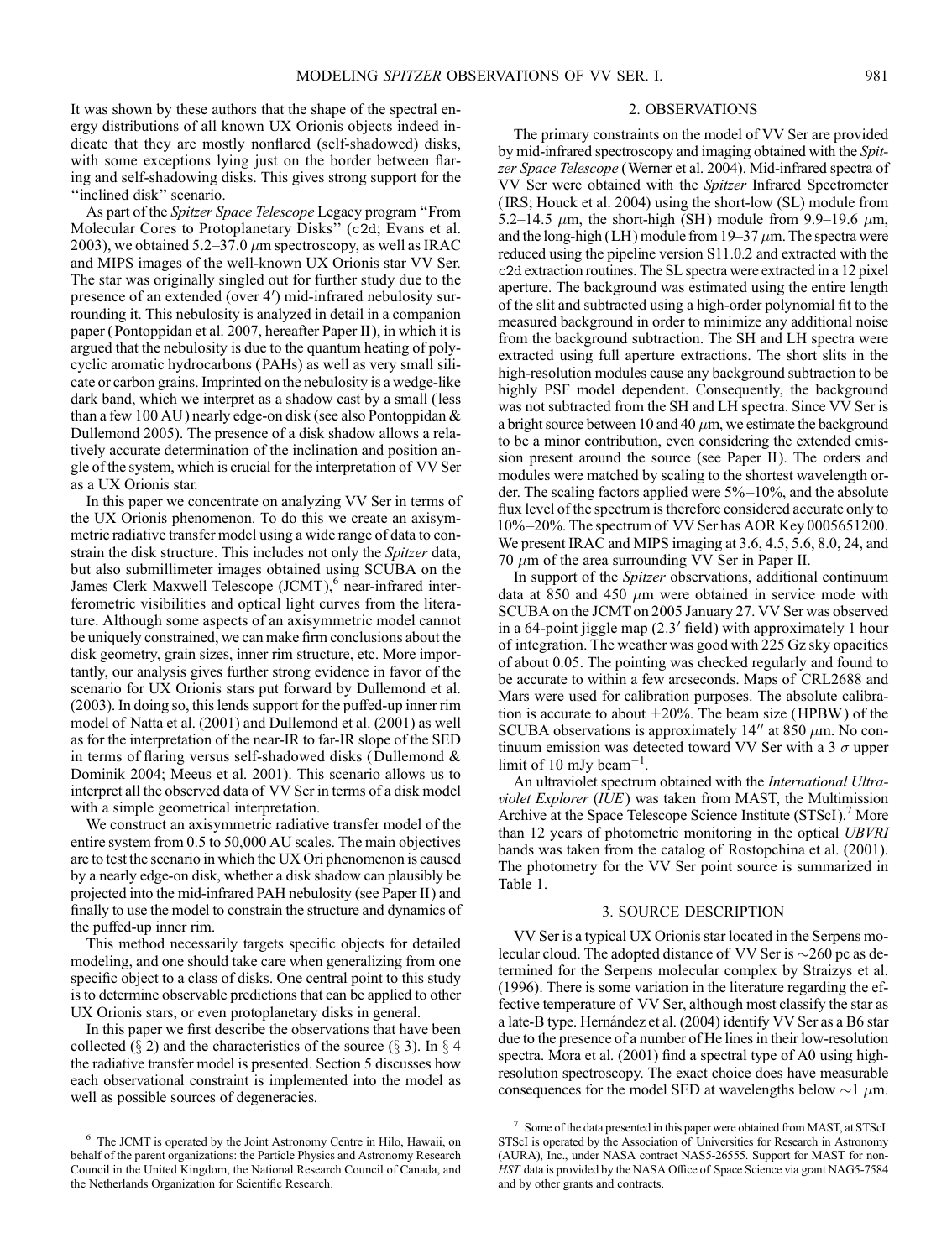TABLE 1 PHOTOMETRY OF VV SER

| Wavelength | Flux <sup>a</sup>          |                                |  |
|------------|----------------------------|--------------------------------|--|
| $(\mu m)$  | (Jy)                       | References                     |  |
|            | $(4 \pm 2) \times 10^{-4}$ | <b>IUE</b>                     |  |
|            | $0.011 \pm 0.0005$         | Rostopchina et al. (2001)      |  |
| 0.44       | $0.035 \pm 0.002$          | Rostopchina et al. (2001)      |  |
| 0.55       | $0.077 \pm 0.004$          | Rostopchina et al. (2001)      |  |
| 0.70       | $0.14 + 0.007$             | Rostopchina et al. (2001)      |  |
|            | $0.28 \pm 0.014$           | Rostopchina et al. (2001)      |  |
|            | $0.47 + 0.02$              | 2MASS                          |  |
|            | $0.97 + 0.05$              | 2MASS                          |  |
| 2.159      | $1.87 \pm 0.09$            | 2MASS                          |  |
|            | $3.0 \pm 0.1$              | Berrilli et al. (1992)         |  |
| 4.64       | $3.4 \pm 0.2$              | Berrilli et al. (1992)         |  |
| 5.5        | $4.2 + 0.1$                | <i>Spitzer</i> IRS, this paper |  |
| 8.0        | $4.5 \pm 0.1$              | Spitzer IRS, this paper        |  |
|            | $4.2 + 0.2$                | Spitzer IRS, this paper        |  |
|            | $3.4 \pm 0.2$              | Spitzer IRS, this paper        |  |
|            | $2.7 + 0.2$                | <i>Spitzer</i> IRS, this paper |  |
| 70.0       | $0.35 \pm 0.1$             | Spitzer MIPS, Paper II         |  |
| 450        | $< 0.18$ (3 $\sigma$ )     | JCMT SCUBA, this paper         |  |
| 850        | $< 0.03$ (3 $\sigma$ )     | JCMT SCUBA, this paper         |  |

<sup>a</sup> The optical photometry is for the "quiescent" state.

The optical colors favor a star closer to A0 than B6. The stellar luminosity of 49  $L_{\odot}$  also suggests that VV Ser is of later type since a B6 classification puts it below the ZAMS in the HR diagram (Siess et al. 2000).

Since the optical-UV spectrum of VV Ser does not appear to be strongly veiled and is of high quality, it is possible to derive an accurate stellar luminosity of  $(49 \pm 5) \times (d/260 \text{ pc})^2 L_{\odot}$ . Using the evolutionary tracks of Siess et al. (2000) and an effective temperature of 10,200 K, this gives a stellar mass of 2.6  $\pm$  0.2  $M_{\odot}$ and an age of  $3.5 \pm 0.5$  Myr for a solar metallicity. The uncertainties reflect the uncertainties in the luminosity and  $T_{\text{eff}}$  rather than those of the model tracks.

The optical colors of the star correspond to a steady extinction of  $A_V \sim 3$ , but with frequent, nonperiodical dips lasting of order 10 days with brightness minima corresponding to  $0.5-4.0$  mag of additional extinction.

#### 4. MODEL

To model the observed SED and Spitzer imaging of VV Ser, we use the axisymmetric Monte Carlo radiative transfer code RADMC (Dullemond & Dominik 2004) in combination with the ray-tracer of the more general code RADICAL (Dullemond & Turolla 2000). The density structure is axisymmetric, but the photons are followed in all three dimensions. The code is used to derive the temperature structure of a given dust distribution. The dust temperature is determined for a passive disk, i.e., it is assumed that accretion heating is negligible relative to direct stellar irradiation. This is justified by the high luminosity of the central star (49  $L_{\odot}$ ), since the accretion luminosity is  $\leq$  3  $L_{\odot}$  for accretion rates  $\dot{M} \lesssim 10^{-7} M_{\odot} \text{ yr}^{-1}$  (Kenyon et al. 1993). The low mass of the disk  $[8 \times 10^{-6} \; M_\odot \times (R_{\rm gas\;to\;dust}/100)]$ , where  $R_{\rm gas\;to\;dust}$  is the gas to dust mass ratio (see  $\S 5.1$ ) also limits the possible range of accretion rates, since only a small fraction of the entire disk mass can be expected to accrete per year. The low mass of the disk is particularly well constrained by the 70  $\mu$ m MIPS point as well as the upper limit to the 850  $\mu$ m flux.

Once a temperature structure has been determined, RADICAL can be used to create SEDs and images. The code is restricted to

isotropic scattering. Taking nonisotropic scattering into account may change the optical colors of the model somewhat, but without resolved optical images of the disk, nonisotropic scattering effects cannot be properly constrained. One advantage of the code is the ability to include an arbitrary number of dust components, each with a unique opacity. The setup has been used to model similar protostellar disks (Pontoppidan et al. 2005; Pontoppidan & Dullemond 2005), while the code itself has been extensively tested for other applications (van Bemmel & Dullemond 2003; Dullemond & Dominik 2005; Meijerink et al. 2005) and has recently been benchmarked relative to independent continuum radiative transfer codes (Pascucci et al. 2004).

#### 4.1. Disk Geometry

VV Ser is modeled using a density structure consisting of a central disk surrounded by a spherically symmetric envelope. For the central disk, the following density structure is adopted:

$$
\rho(R, Z) = \frac{\Sigma(R)}{H_p(R)\sqrt{2\pi}} \exp\left[-\frac{Z^2}{2H_p(R)^2}\right],
$$
 (1)

where  $\Sigma(R) = \Sigma_{disk}(R/R_{disk})^{-p}$  is the surface density and

$$
H_p(R)/R = (H_{\text{disk}}/R_{\text{disk}})(R/R_{\text{disk}})^{\alpha_{\text{fl}}}
$$
 (2)

is the disk scale height with  $\alpha_{\rm fl}$  the flaring index. The flaring index is  $\frac{2}{7}$  for a passive irradiated disk with a gray dust opacity (Chiang & Goldreich 1997). For  $\alpha_{fl} \lesssim 0$  the disk is nonflaring and shadowed. We have chosen an intermediate value of  $\frac{1}{7}$ . However, once the disk is self-shadowed, the exact value of the flaring parameter does not have a strong influence on the SED. Equation (1) is appropriate for the vertical structure of an isothermal disk in hydrostatic equilibrium and gives a convinient parameterization, even for disks that are nonisothermal and not in hydrostatic equilibrium.

Indeed, we do not require a vertical structure determined by hydrostatic equilibrium such as that described in Chiang & Goldreich (1997) and Dullemond et al. (2001) but let the outer vertical scale height be a free parameter. While the unique solution of Chiang & Goldreich (1997) assumes that gas and dust are well mixed and thermally coupled, there are several mechanisms that may operate to cause the vertical structure of the dust to deviate significantly from hydrostatic equilibrium. For instance, dust grains may decouple from the gas by grain growth and settling in which case hydrostatic equilibrium no longer applies. Recent modeling of dust settling indicates that it is a rapid process in circumstellar disks and produces highly observable effects (Dullemond & Dominik 2004).

For the structure of the inner disk, we adopt a puffed-up inner rim model similar to that of Dullemond et al. (2001). The scale height of the inner rim,  $H_{\text{rim}}$ , is included as an adjustable parameter. The radius,  $R_{rim}$ , of the inner rim is set to the location at which a temperature of 1500 K is reached. Note that since the dust in the inner rim does not have a gray opacity, the radius of the inner rim is pushed to a significantly larger radius than that of gray dust. The puffed-up inner rim is connected to the ''normal'' disk structure by changing the scale height power law of equation (2) at a few times the inner rim radius such that the scale height rises inward to meet the puffed-up inner rim. The radius of the break in the power law is not strongly constrained, and a presumably reasonable value of  $2.5 \times R_{\text{in}}$  is adopted here.

The disk is surrounded by a large "envelope" simulating the presence of the large-scale molecular cloud. The column density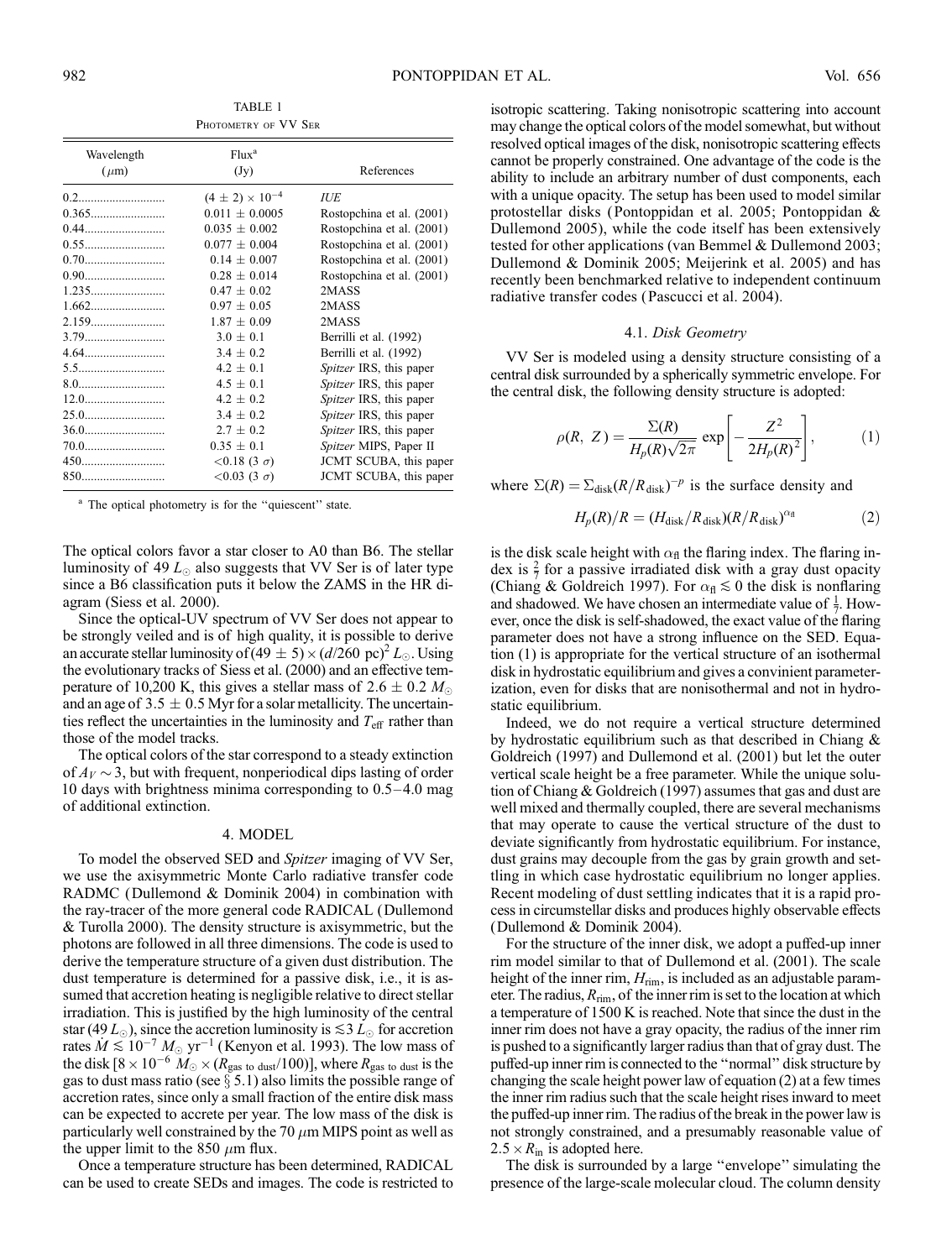TABLE 2 Adopted Dust Components Component  $a_{\rm min}$  $(\mu m)$  $a_{\text{ma}}$  $(\mu m)$  Disk Regime Model 1 (Standard Model) and Model 2 Small grains ............... 0.005 0.4 R < 1 AU, R > 5000 AU Large grains ............... 0.3 3.0 5000 AU > R > 1 AU Model 3 Small grains ............... 0.005 0.4 0.7 < R < 1 AU, R > 5000 AU Large grains ............... 0.3 3.0 R < 0.7, 5000 AU > R > 1 AU

of the cloud is adjusted to reproduce the measured extinction toward VV Ser outside of extinction events. A cavity centered on the star+disk system is carved out of the cloud. Paper II discusses the model fit on large spatial scales, including the detailed structure of the envelope, and how a local model grid for the envelope parameters was calculated, while this paper deals with the parameters of the disk itself.

### 4.2. Dust Opacities

The mid-infrared spectrum and the optical colors indicate that several different dust opacities must be included in the model, corresponding to different parts of the disk. The silicate emission band at 9.7  $\mu$ m is broader and flatter than an interstellar feature (see  $\S$  5.5), indicative of grain growth (Bouwman et al. 2001; Kessler-Silacci et al. 2006), whereas the colors of the flux variations at optical wavelengths indicate that the grains in the innermost parts of the disk are not very different from small interstellar grains. Grains large enough to produce a flat silicate feature will have gray opacities in the optical wave bands. Finally, the PAHs necessary to model the large nebulosity surrounding VV Ser contribute an opacity of their own (see Paper II for details).

The model allows for an arbitrary number of distinct dust reservoirs with relative abundances that may vary throughout the grid. In the VV Ser disk, we use two distinct dust components: The first consists of small grains that produce non-gray opacities in the optical wave bands, the second component consists of larger  $\sim$ 1  $\mu$ m grains. The small-grain dust is located in the puffed-up rim  $(\leq 1$  AU), while the rest of the disk is populated with the larger grain component.

The opacities of the thermalized dust grains are calculated using Mie theory. The grains are spherical silicates with inclusions

of carbonaceous material. The silicate optical constants are those of oxygen-rich silicates from Ossenkopf & Henning (1994), while the carbon optical constants are of carbon clusters formed at 800 K from Jäger et al. (1998). We do not include any ice component in the dust opacity. The Maxwell-Garnett effective medium formula (e.g., Bohren & Huffman 1983) has been used to calculate the optical constants of the silicate with carbon inclusions. The volume fraction of the carbon is 30%, roughly consistent with that determined by Draine (2003). The final opacities are then calculated with a grain size distribution consisting of a power law:  $dN(a)/da \propto a^{-3.5}$  with minimal ( $a_{\min}$ ) and maximal  $(a<sub>max</sub>)$  grain sizes. The disk SED is attenuated by foreground dust from an extended envelope, which is discussed in detail in Paper II. The exact choices of grain size distributions for the disk dust are justified in  $\S$  5.4 (optical colors) and  $\S$  5.5 (silicate emission feature), and the dust parameters are summarized in Table 2. For comparison to other dust opacities, it is useful to note that the ''large grain" dust opacity of the disk has  $\kappa_{850\mu m} = 0.01$  cm<sup>2</sup> g<sup>-1</sup>  $\times$  $(R<sub>gas to dust</sub>/100)$ , where  $R<sub>gas to dust</sub>$  is the gas to dust ratio. This is similar to, but on the small side of the opacities (for coagulated grains) of Ossenkopf & Henning (1994).

## 5. OBSERVED FEATURES EXPLAINED BY THE MODEL

### 5.1. Constraining the Model

Due to the long computing times for a single model, the model parameters are varied by hand. Rather than calculating a comprehensive grid in all parameters, hundreds of models were calculated until a good fit was found to all the observable quantities. While this is not an optimal method for quantifying any degeneracies in the fit, some parameters may be independently constrained on physical grounds. In Table 3, the parameters of the best-fitting model are summarized. This model has been constructed using all available observational constraints apart from the near-infrared interferometry visibilities discussed in  $\S$  5.6. We refer to this model as ''model 1.'' The density and temperature structure of model 1 are shown in Figure 1. The SED of model 1 is compared to the observed SED of VV Ser in Figure 2. In  $\S$  5.2–5.5, we discuss how each observation property is connected to the model. In  $\S 5.6$ it is discussed how the near-infrared interferometry from the literature requires model 1 to be modified on small scales.

#### 5.2. Extinction Events

The optical light curve of VV Ser, observed by Rostopchina et al. (2001) is shown in Figure 3. It is seen that the light curve of VV Ser contains a number of extinction events, each lasting a few days. Although each event is undersampled, their average

TABLE 3 Best-fitting Model Parameters

| Parameter | Model 1              | Model 2 | Model 3           | Estimated range (see text) |  |
|-----------|----------------------|---------|-------------------|----------------------------|--|
|           | 49                   | .       | .                 | $45 - 55$                  |  |
|           | B9 (10,200 K)        | .       | .                 | $A2-B6$                    |  |
|           | $0.8 \times 10^{-7}$ | .       | .                 | $0.1 - 8.0 \times 10^{-7}$ |  |
|           | $-1$                 | .       | .                 | Not explored               |  |
|           | 1/7                  | .       | .                 | Not explored               |  |
|           | 0.125                | .       | .                 | $0.1 - 0.15$               |  |
|           | 0.105                | .       | .                 | $0.1 - 0.15$               |  |
|           | 1500                 | 2000    | 1500              | $1300 - 1600$              |  |
|           | 0.7                  | 0.4     | $0.27$ and $0.80$ | Given by $T_{sub}$         |  |
|           | 50                   | .       | .                 | $20 - 200$                 |  |
|           | 71.5                 | 40      | 68                | $65 - 75$                  |  |
|           | 11                   | 170     | 15                | $10-20$ (see Paper II)     |  |
|           |                      |         |                   |                            |  |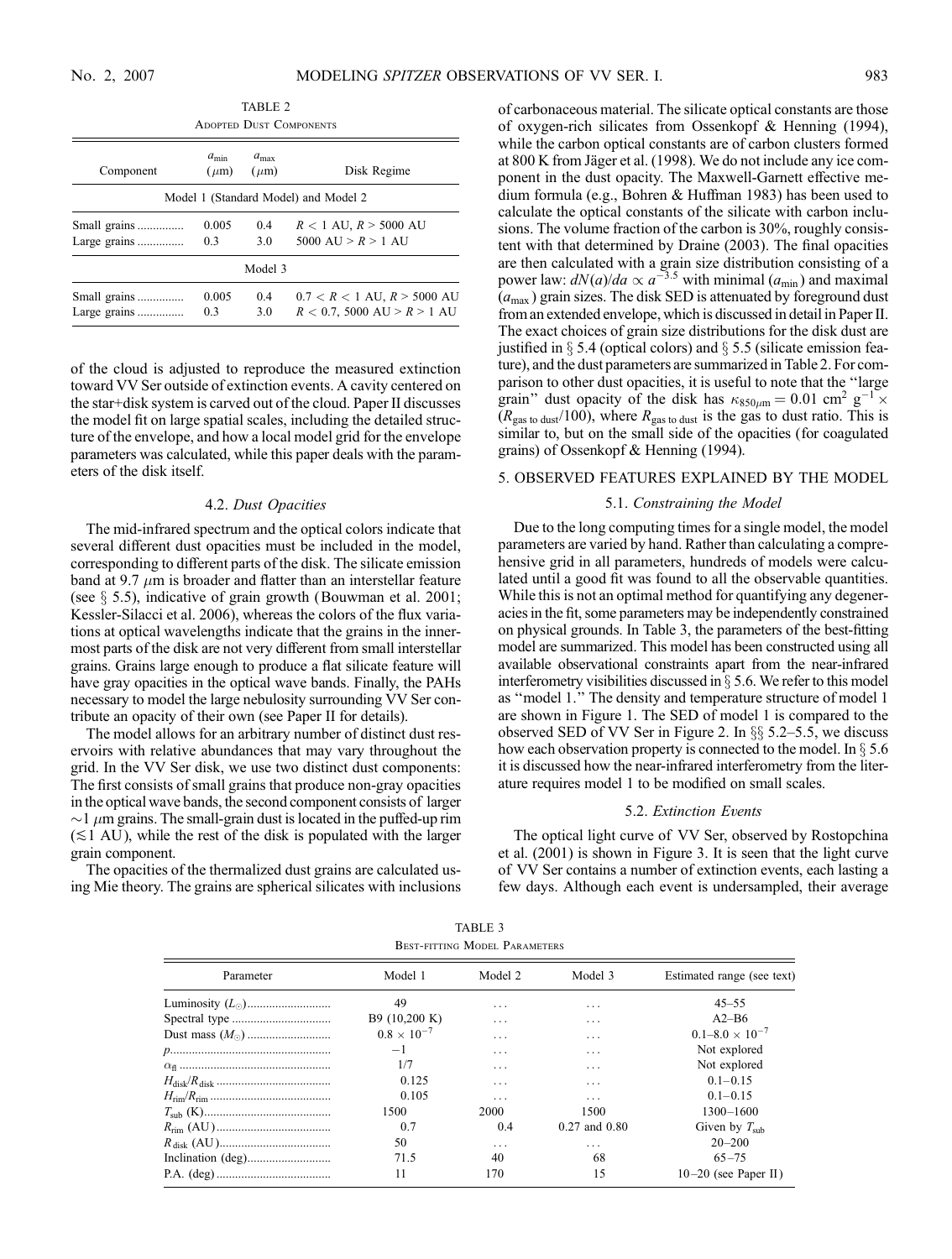

FIG. 1.—Physical structure of the disk model. Top: Temperature of the disk as calculated by RADMC in kelvins. Bottom: Density structure of the disk in units of hydrogen molecules per cubic centimeter. The three lines indicate the path from the central star to an observer for different inclination angles. Note that for the best-fitting inclination angle of  $71.5^\circ$ , the line of sight to the central star passes through both the puffed-up inner rim as well as part of the outer disk.

duration can be estimated by searching for the duration most compatible with all the observed events. Assuming that the extinction events have an identical Gaussian shape in the light curve and vary only in intensity, it is found that the events are consistently shorter than 5.5 days and longer than 3.0 days (FWHM ). The best-fitting Gaussian is shown in the right panel of Figure 3. The width of any perturbation of the inner rim causing an extinction event is likely to be less than or comparable to the pressure scale height of the disk. Scenarios in which this is not the case are interesting to consider but probably require hydrodynamical simulations to constrain. Assuming Keplerian rotation, this requirement constrains the radius of the inner rim of the disk, since a rim radius that is too small will cause extinction events to be shorter than those observed. An inner radius corresponding to a dust sublimation temperature of 1500 K for small grains is located at  $0.7-0.8$  AU at the VV Ser luminosity of  $\sim$ 49  $L_{\odot}$ . This corresponds to a rotation period of the inner rim of  $\sim$ 180 days and a physical size of the dust perturbation causing the extinction in the azimuthal direction of  $0.09-0.15$  AU. A spherical dust perturbation then has an average density of  $2-3 \times$  $10^9$  cm<sup>-3</sup> in order to produce a maximum observed extinction of 5 mag in the V band. These values are close to those of the model with an inner rim scale height of  $H_{rim}/R_{rim} = 0.105$  and a maximum gas density along the line of sight of  $\sim 10^9$  cm<sup>-3</sup> between extinction events for an inclination of  $\sim$ 70°. A specific extinction event then corresponds to creating an overdensity in the inner rim enhanced by a factor of a few compared to the "quiescent" state of the inner disk.



FIG. 2. - Observed SED of VV Ser compared to SEDs of model 1. The three model SED curves correspond to a varying optical depth of the perturbation of the inner rim responsible for the observed UX Ori extinction events (solid curve: corresponds to  $\Delta A_V = 0$  mag; *dotted curve*:  $\Delta A_V = 0.75$  mag; *dashed curve*:  $\Delta A_V = 4.0$  mag). The sets of optical data corresponding to the symbols (*plus* signs, times crosses, and open squares) are single points in the light curve obtained. [See the electronic edition of the Journal for a color version of this figure.]

### 5.3. The Outer Radius

The outer radius of the disk is not well constrained and is somewhat degenerate with the disk opening angle. The mass is constrained by the 70  $\mu$ m MIPS point and the 850  $\mu$ m upper limit to be as low as  $8 \times 10^{-6} \times (R_{\text{gas to dust}}/100) M_{\odot}$ . As usual, it must be stressed that the observations do not probe grains that have grown to sizes of more than a few millimeters, and the disk may contain a significant population of such grains in the midplane. Similarly, any total mass estimate will necessarily assume a dust-to-gas ratio of 100, but this is likely to be very different for a disk as evolved as VV Ser. The mass of small dust grains is accurate to the uncertainty in the far-infrared opacity, i.e., by a factor of a few.

#### 5.4. Optical Photometry and Variability

As discussed in  $\S$  4.2, the observation that the grains responsible for the silicate emission features appear to be different from those responsible for the extinction events is taken into account in the model. While many UX Orionis stars appear to have disks in which the dust causing the extinction events is dominated by small grains ( $a \leq 1 \mu$ m; van den Ancker 1999), models of grain growth predict that the inner parts of disks very quickly become dominated by large grains (Dullemond & Dominik 2005). A priori, it is not clear why the grains responsible for the extinction events have a different size distribution than those of the outer disk. As a first attempt, we simply model the observations by changing the opacity of the dust in the puffed-up inner rim at radii between the rim and the break in the scale height power law defined in  $\S$  4 (see Table 2). This has the effect of converting the gray (in the UV–NIR) disk opacity to one reproducing the optical colors. Note that this also causes the inner rim to absorb visible photons more efficiently than it reemits the energy in the nearinfrared. This significantly increases the temperature of the starfacing surface of the rim and has the effect of pushing the rim outward, given a certain dust sublimation temperature. Possible alternative geometries are discussed in  $\S$  5.6.

The grain model of the material causing the extinction events is constrained by the optical extinction curve that can be derived by the observed optical reddening vectors. The extinction events correspond to grains that appear to have properties similar to those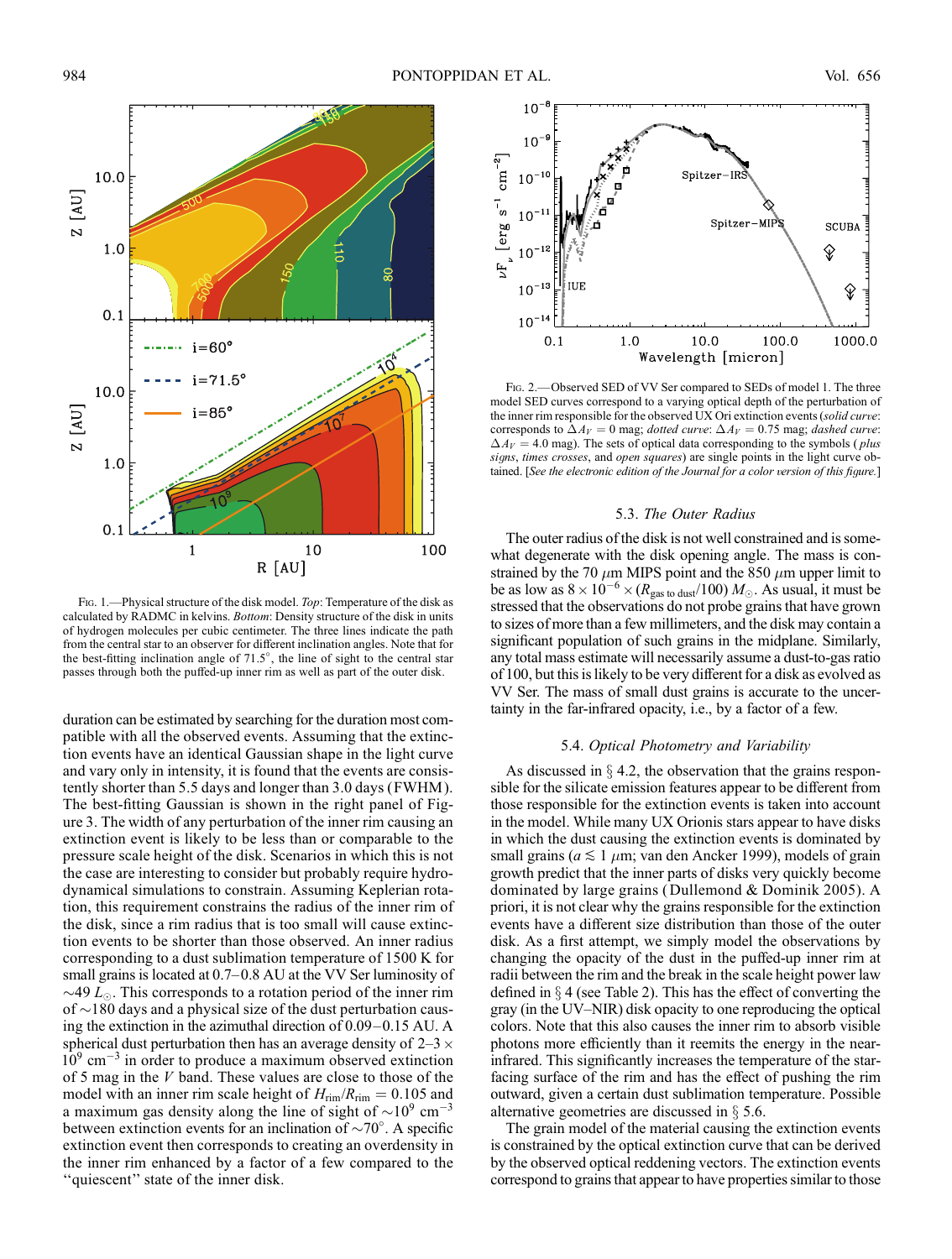

Fig. 3.—Left: Optical light curve of VV Ser from the catalog of Rostopchina et al. (2001) spanning the best-sampled 2 years. Right: Average profile of the extinction events over the best-sampled 2 year period. The curve is a Gaussian with a FWHM of 5.5 days. [See the electronic edition of the Journal for a color version of this figure.]

of interstellar grains. The reddening vectors in the optical colormagnitude diagrams are fitted by a power-law grain size distribution by varying the minimum and maximum sizes as well as the power-law index. Not unexpectedly, a good fit is found for  $a_{\text{min}} =$ 0.05  $\mu$ m and  $a_{\text{max}} = 0.4 \mu$ m, giving an optical extinction law with  $R_V \sim 3.6$ .

As discussed in  $\S$  5.1 the perturbations of the inner rim are presumably not wider in the azimuthal direction than the pressure scale height. In essence this means that a dust perturbation in a Keplerian orbit roughly subtending  $10^{\circ}$ , as seen from the star, is responsible for an extinction event. The optical variability of VV Ser is therefore fundamentally a three-dimensional effect and to model it within the axisymmetric framework presented here requires some assumptions. If it is assumed that the azimuthal angle the dust perturbation subtends as seen from the star is  $\ll 2\pi$ and that the shadowing and scattering effects caused by the perturbation will not affect the thermal part of the SED. In this case only the extinction at a specific inclination through the perturbation needs to be taken into account. This means that the temperature structure of the system can be calculated for the ''quiescent'' state of the inner rim in which no localized perturbation of dust is providing extra extinction toward the star. The ''active'' state corresponding to an extinction event is simulated by using the temperature structure calculated by the Monte Carlo code, but adding extra extinction to the input spectrum of the central star when calculating the final SED by ray-tracing. Thus, by attenuating the star by a variable amount of dust, model tracks through the optical color-magnitude diagrams can be constructed and compared to the observed tracks. The effect on the SED of attenuating the input stellar spectrum by a variable extinction  $(\Delta A_V)$  is shown in Figure 2 and compared to photometric data obtained during and outside of extinction events.

In the model for VV Ser, a blueing effect occurs naturally because scattering dominates the optical flux for high optical depths through the extincting blob of dust. The resulting model tracks are plotted on the observed photometric points for VV Ser in Figure 4. The tracks correspond to  $A_V$  values of 0.0–4.0 mag. It is seen that a strong blueing effect appears for  $A_V \gtrsim 2.5$  mag. The blueing is



Fig. 4.—Color-magnitude diagrams of the photometry of VV Ser from Rostopchina et al. (2001) compared to curves calculated using the radiative transfer model. The model curves correspond to extinction events of  $A_V = 0-4$  mag. The small 0.15 mag offset in the  $R - I$  color is due to an inaccuracy in either to model photospheric color or the inner rim color.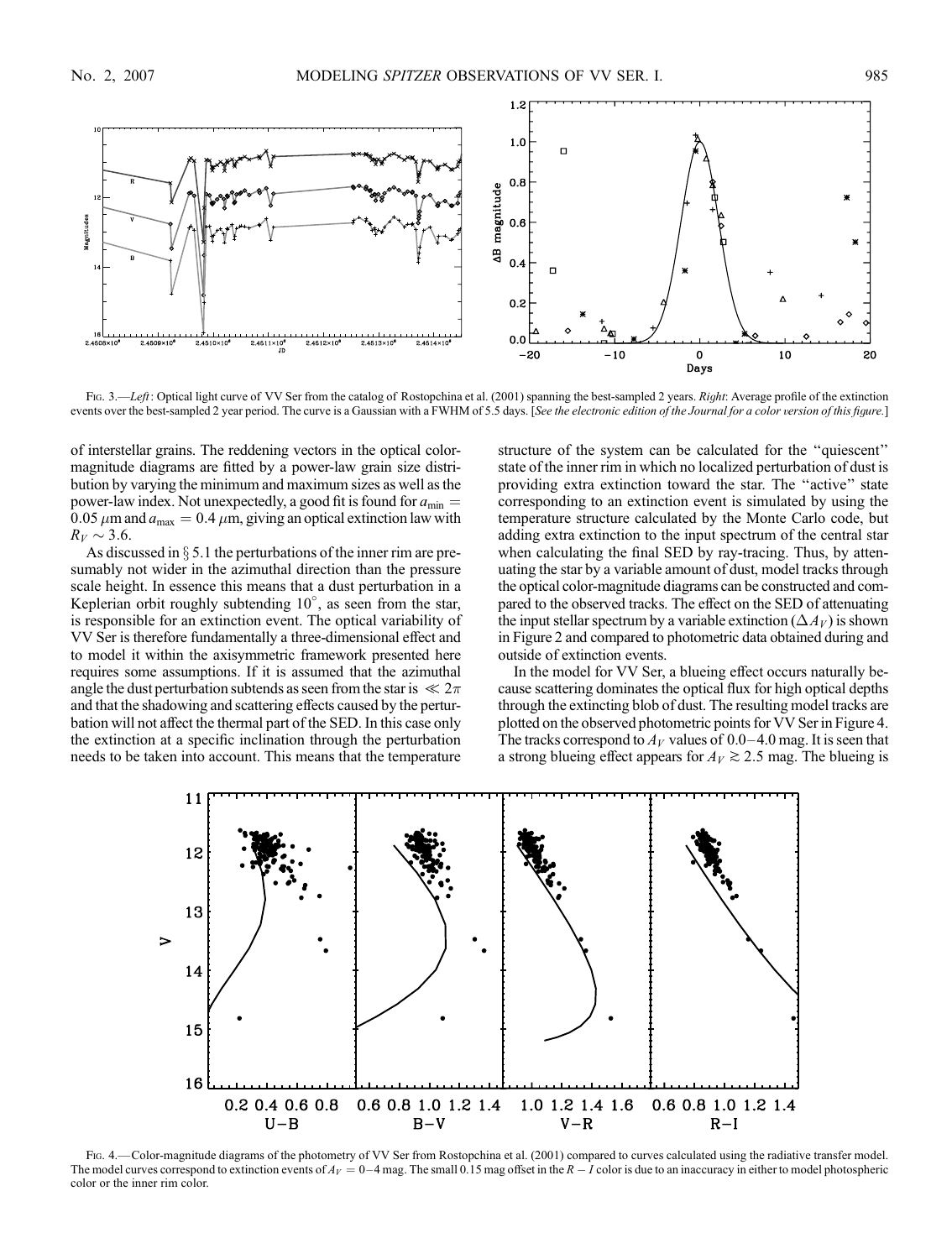strongest in the  $B - V$  color. In  $R - I$  a slight reddening is seen instead. This is due to the I-band photons being slightly dominated by thermal emission from the 1500 K inner rim rather than from scattering of photospheric photons. The model approximately reproduces this behavior, although some differences are noticeable. The use of isotropic scattering, as opposed to nonisotropic scattering that tends to be forward throwing, may account for some (up to a factor of 2 in absolute flux) of this difference. There are also slight absolute offsets between the model colors and the observed colors. This offset may be due to inaccuracies in the stellar spectrum. The differences in colors between the possible range of spectral types (A2 to B6; see Table 3) is 0.55, 0.20, 0.14, and 0.12 mag for  $U - B$ ,  $B - V$ ,  $V - R$ , and  $R - I$ , respectively, differences similar to or larger than the model-data offsets. Finally, small changes in the Johnson filter curves used in the models can produce similar offsets.

#### 5.5. Mid-Infrared Spectrum

The 5.2–37.0  $\mu$ m spectrum as observed by the *Spitzer* IRS is dominated by the silicate emission bands at 9.7 and 18  $\mu$ m. The 9.7  $\mu$ m band is significantly broader and flatter than that of interstellar silicate grains. This is illustrated in Figure 5 where the shapes of the observed silicate bands are compared to those of dust opacities corresponding to grains of different sizes. In the figure, the disk continuum has been subracted by fitting a power law to the spectrum at 5.5, 13, and 30–40  $\mu$ m, following the procedure of Kessler-Silacci et al. (2006). A broadening of the 9.7  $\mu$ m silicate band is indicative of a grain size distribution dominated by grains larger than  $\sim$  1  $\mu$ m (van Boekel et al. 2005; Kessler-Silacci et al. 2006). Other emission features may appear to broaden the silicate bands. These include emission bands due to PAHs that in the case of VV Ser are visible at 6.2  $\mu$ m and possibly at 11.3  $\mu$ m, although this feature may also be due to crystalline silicates (see also Geers et al. 2006). Because they are bright and unresolved, the PAH emission features are not related to the larger nebulosity discussed in Paper II and are most likely due to material associated with the disk. The exact dust size distribution of the ''large grain'' component is not strongly constrained by the silicate features, in particular not in the disk midplane. Here, we adopt a dust mixture with diameters  $a_{\text{min}} = 0.3 \ \mu \text{m}$  and  $a_{\text{max}} = 3.0 \ \mu \text{m}$ . The most important property of the large grain mixture, for the purposes of this model, is that it has gray optical and near-infrared opacities. As long as this condition is satisfied, the conclusions reached from the modeling are not sensitive to the details in the size distribution of the large grain component. It is likely that the dust mass of the disk has a significant population of much larger (millimeter-sized) grains (e.g., Dullemond & Dominik 2005), but this component is not constrained by the observations presented here.

Another parameter constrained by the Spitzer IRS spectrum, central to the discussion of VV Ser as a UX Orionis class Herbig Ae star, is the slope of the mid-infrared SED. As suggested by Dullemond et al. (2003) if the innermost regions of the disk are responsible for the extinction events, the outer disk must have a scale height,  $H/R$ , similar to or smaller than that of the puffed-up inner rim. This is the definition of a self-shadowed disk, characterized by a declining spectrum for  $\lambda > 5$   $\mu$ m with weak silicate emission features. This type of object also corresponds to a "group II" object in the classification of Meeus et al. (2001). VV Ser clearly has a mid-infrared SED that suggests that the disk is self-shadowed. However, in the model, the declining SED is in part caused by the low mass of the disk, i.e., to avoid predicting too much flux at  $\lambda > 5$   $\mu$ m, the models are constrained both to be self-shadowed and to have a total gas+dust mass of  $M \leq$ 



Fig. 5.—Spitzer spectrum of the silicate emission features of VV Ser compared to opacities of spherical grains with diameters of 1.0 and 3.0  $\mu$ m. A powerlaw continuum has been subtracted from both the observed spectrum as well the opacity.

 $10^{-5}$   $M_{\odot}$ . In particular, the low mass is necessary to keep the SED declining beyond  $\sim$ 30  $\mu$ m, while the shadow of the puffedinner rim ensures that the SED declines between 5 and 30  $\mu$ m. A simple test of this was conducted by removing the puffed-up inner rim from the model, which resulted in a flat SED below 30  $\mu$ m. In the best-fitting model, 90% (1.3 mag) of the extinction at 0.2  $\mu$ m in the disk along a sight line inclined at 71.5 $\degree$  relative to the disk axis occurs within 1.5 AU.

Does the model suggest that the scale height of the disk has been lowered due to dust settling, or has only the apparent dust mass been lowered? The scale height,  $H_p/R$  for hydrostatic equilibrium at 50 AU is 0.09. This is somewhat smaller than the model scale height of 0.12. However, this value is not strongly constrained, as long as the inner disk shadows the outer, it is difficult to tell the difference without having more sensitive photometry at wavelengths longer than 70  $\mu$ m.

### 5.6. Near-Infrared Interferometry

Several interferometric measurements of the near-infrared morphology of the innermost part of the VV Ser system are available in the literature. Eisner et al. (2003, 2004) presented K-band interferometry observations of VV Ser performed with the Palomar test bed interferometer. These authors find a K-band size of VV Ser of  $\sim$ 3 mas for a generic flared disk with a puffed-up inner rim from Dullemond et al. (2001). This corresponds to  $R_{rim} \sim$  $0.39 \times (d/260 \text{ pc})$  AU, or exactly half of the radius used in model 1. In principle, this smaller radius will result in a dust temperature in the inner rim of  $\sim$  2000 K, using the opacity stipulated by the extinction events. While the interferometry does suffer from a poor sampling of the  $u$ -v plane, this is a discrepancy which deserves a closer look. There are several ways of resolving the problem: the presented model includes a large cleared-out inner region due to the high temperatures of small grains. However, the location of the rim, given a dust sublimation temperature, actually depends on the dust opacity. A nongray opacity will tend to absorb more energy in the optical than it can emit in the nearinfrared, increasing the temperature of the grains in the optically thin region of the puffed-up inner rim. This will tend to erode the inner edge of the rim, as small grains are heated above their sublimation temperature. This is reflected in the inner radius of model 1. Conversely, larger grains with a more gray opacity will significantly decrease the temperature at a given radius of the inner rim, and consequently  $R_{rim}$  will decrease for the same dust sublimation temperature. Specifically, using the grain opacity for the outer  $(>2 \text{ AU})$  disk rather than the grains responsible for the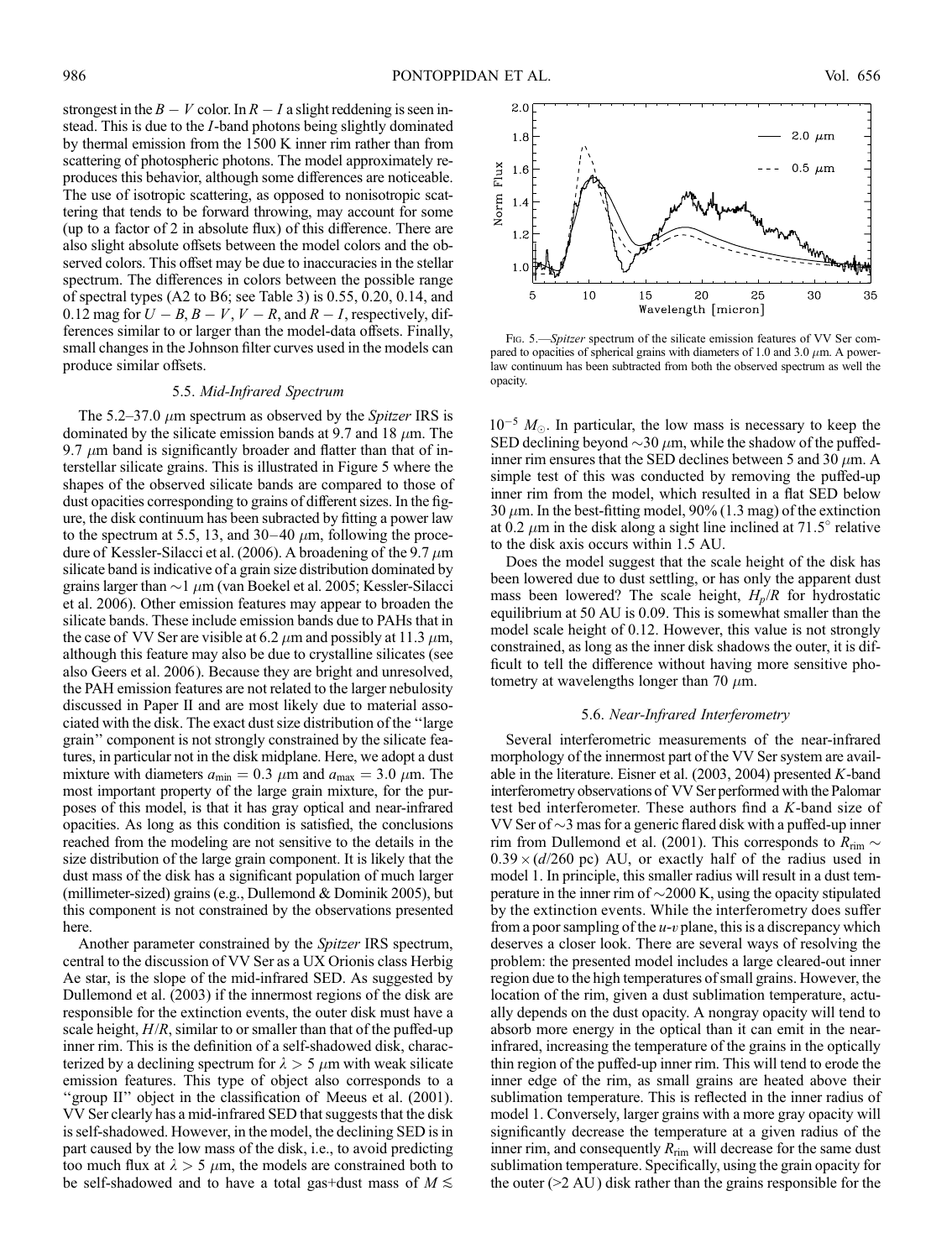

FIG. 6.—Sketches showing the inner rim structure for three different disk models that have been compared to the interferometry and SED. Top: ''Standard'' model with the inner rim consisting of small grains at 1500 K, placing it at 0.8 AU. This model fits the SED, but not the visibilities. Middle: Model using the inner rim radius of  $\sim 0.4$  AU suggested by Eisner et al. (2004). Using the inclination and position angle from Paper II as well as small grains in the rim, this model fits neither SED nor visibilities. The visibilities can be fit better by changing the position angle and inclination significantly. Bottom: Model using an inner rim at 1500 K for both grains populations present in the disk (small and gray grains). This model fits both the SED and visibilities with the position angle and inclination from Paper II. [See the electronic edition of the Journal for a color version of this figure.]

UX Orionis events, will place the inner rim close to the value determined by Eisner et al. (2004), i.e., 0.3-0.4 AU for an optically thick inner rim. This scenario then requires that small grains only appear in the upper layers of the puffed-up rim, while larger grains can penetrate close to the star in a flatter structure. This extra component of large grains within the present inner rim does not strongly affect the model SED of VV Ser.

To explore the possibilities offered by interferometry, we have calculated the visibilities for our model, as well as several alternative structures of the inner rim, and compared them to those from Eisner et al. (2004). In Figure 6 the structures of three different types of inner rim are sketched (model 1 refers to the standard model discussed in the previous sections). Figure 7 shows the calculated SEDs for the three models, while Figure 8 shows the best-fit visibilities from the three models (allowing the position and inclination angles to vary). In the following, position angles are those of the disk plane measured east of north. It is clear that given the position angle derived from the Spitzer images presented in Paper II, the north-west baseline visibilites can be well fitted, but the north-south and south-west baselines produce visibilities that are severely underpredicted by model 1, i.e., the visibilities are overresolved in the direction of the disk plane. As noted by Eisner et al. (2004) the single point observed with the



FIG. 7. - Spectral energy distributions for VV Ser using three different models for the inner rim (see Fig. 6 and Table 3). [See the electronic edition of the Journal for a color version of this figure.]

south-west baseline may be significantly more uncertain than the statistical error bar indicates. We therefore assign little weight to this point. However, the bad fit to the north-south baseline appears significant. Given the sparse  $uv$  coverage, several widely different scenarios may provide better fits.

First, assuming that the position angle of  $10^{\circ} - 20^{\circ}$  from Paper II is correct, the easiest way to amend the model to fit the nearinfrared visibilities is by making the radius of the inner rim significantly smaller, thereby increasing the visibility along the major axis of the system. K-band visibilities of a model in which the inner rim radius has artificially been placed at 0.4 AU has been calculated (model 2 in Fig. 6). A significant problem with this model is that it does not fit the SED because the small grains in the inner rim reach temperatures of 2000 K. Note that Eisner et al. (2004) finds a temperature of 1500 K at this radius due to an assumption of a gray opacity for the inner rim. In addition, a good fit to all three baselines can only be found for a position angle of  $\sim$ 165<sup>°</sup> and an inclination of  $40^{\circ}$ , consistent with the findings of Eisner et al. (2004) but inconsistent with the orientation of the surrounding nebulosity as described in Paper II. Recently, Isella et al. (2006) found a position angle of  $60^{\circ} - 120^{\circ}$  using the same interferometric data, roughly consistent with the result of Eisner et al. (2004). If the single uncertain point of the south-west baseline is ignored, a good fit can be found for the  $\sim 70^{\circ}$  inclination and  $\sim 10^{\circ}$  position angle found in Paper II. These two possibilities need to be tested by further interferometric observations.

Another option to reconcile the interferometry with the Spitzer images is a model in which large grains in the disk midplane reach smaller radii in an optically thin region within the outer puffed-up inner rim (model 3 in Fig. 6). This structure is, in fact, quite plausible since the temperature can be maintained below 1500 K, as discussed above. This is presumably a natural scenario in a disk in which the large grains have settled to the midplane. We therefore construct a model in which the structure of the "standard" model is maintained (with small grains in a puffed-up inner rim), but with an additional component between 0.27 and 0.8 AU consisting of the large grains of the outer disk and with a structure following equation (2). Essentially, this model represents a rough simulation of the effect of grain settling and densitydependent evaporation on the structure of the inner rim. This disk has basically two rims, both with a maximum dust temperature of 1500 K. The central idea of this scenario is that the SED is not strongly affected, since both dust components have a temperature of  $\sim$ 1500 K. At the same time, the visibilities can be fitted by a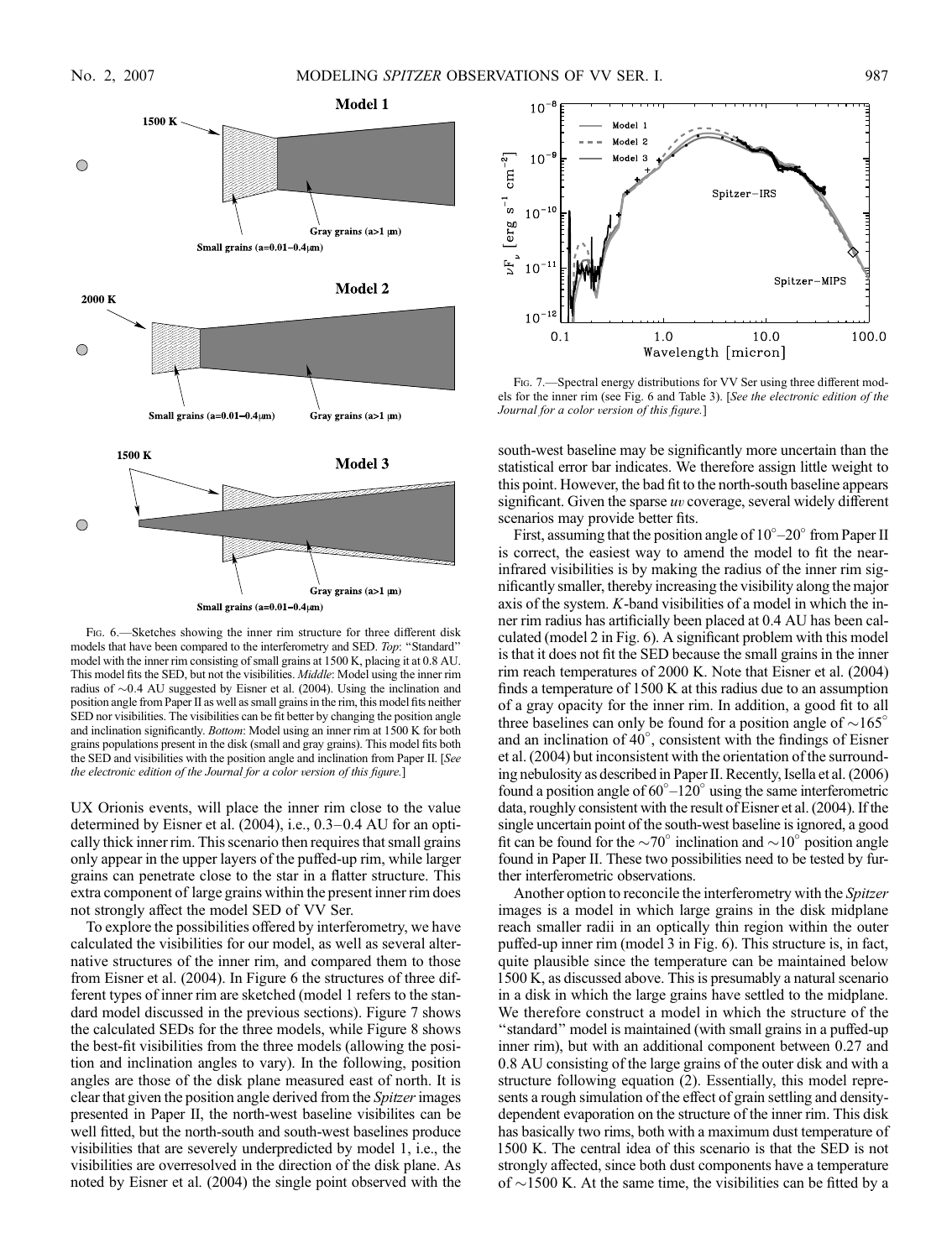

Fig. 8.—Normalized K-band visibility amplitudes of the of the "standard" model (model 1), the model with an inner rim at 0.4 AU (model 2) and the model simulating settling of larger grains to the disk midplane (model 3). The observed visibilities are from Eisner et al. (2004). The positition angle has been varied to find the best fit within  $-30^{\circ}$  and  $30^{\circ}$ . The range was chosen to be reasonably consistent with the orientation of the bipolar nebulosity around VV Ser presented in Paper II. The arrow indicates the position angle of the disk plane suggested by the *Spitzer* images presented in Paper II  $(13^{\circ})$ . The symbols indicate the observed uv points for the three baselines, while the curves show the model tracks  $(\text{left})$  and visibilities as a function of hour angle (*right*).

disk with the same position angle and inclination as that found in Paper II using the morphology of the nebulosity seen in the IRAC and MIPS images of VV Ser. By tweaking additional parameters such as the density structure of the gray dust and the exact location of the inner rim, an excellent fit to all the observables can be obtained. In particular, we find that a better fit to the visibilities is achieved if the surface density within 0.8 AU is lowered by a

factor of 5 to create an inner large grain component with roughly unity optical depth in the radial direction. This creates an inner rim that is not perfectly sharp, but radiates at a range of radii. This seems consistent with the structure predicted by Isella & Natta (2005) using a density dependent grain evaporation temperature.

Another option to fit the interferometer data is to add an additional point source offset by a few milliarcseconds to produce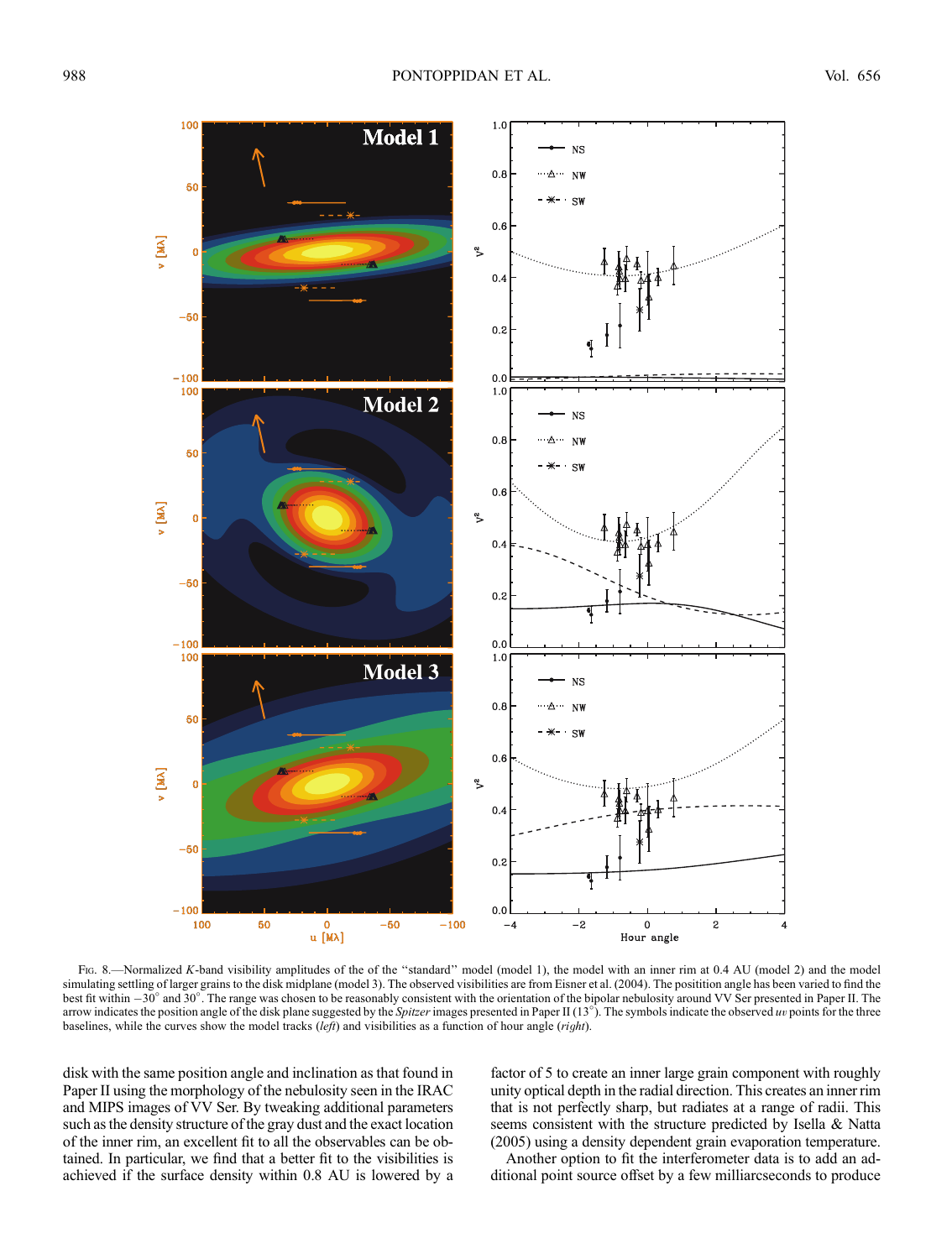additional visibility in the north-west and south-west baselines. We do not attempt to model this scenario here, but simply note that a few extra visibility data points will be able to distinguish between an additional point source and a small inner rim.

Finally, it is possible that hot gas within the inner rim may produce a significant contribution to the  $K$ -band continuum as suggested by Akeson et al. (2005) who showed models of Palomar Testbed Interferometer (PTI ) visibilities for a small sample of T Tauri stars. In fact, gas may produce much the same near-infrared morphology as that modeled here using two dust components. However, in order for the gas to be sufficiently luminous, a high accretion rate of at least  $10^{-7}\,M_\odot\, \mathrm{yr}^{-1}$  is required (Muzerolle et al. 2004). The accretion rate of VV Ser is lower than this, as evidenced by the lack of UV excess and the very low disk mass.

### 6. CONCLUSIONS

We have presented *Spitzer* mid-infrared spectroscopy of the UX Orionis star VV Ser combined with additional spectroscopy and imaging data from the literature spanning wavelengths from 0.1 to 850  $\mu$ m. Using an axisymmetric dust radiative transfer model, we have reached the following conclusions:

1. All available data are consistent with the interpretation of the UX Orionis phenomenon in which the central star is transiently attenuated by dust clumps in the inner puffed-up region of an inclined, self-shadowed disk (the specific inclination is supported by the imaging data presented in Paper II ). While VV Ser is a very specific case that has been singled out due to the availability of a wealth of multiwavelength, high-quality data, it provides strong support for this interpretation in the more general case.

2. The disk appears to be both self-shadowed and low mass, and both properties contribute to the quick decline with wavelength of the SED at mid- and far-infrared wavelengths.

3. The duration of the extinction events is consistent with an orbit of the dust perturbations in the inner rim at a radius of  ${\sim}1$  AU.

4. The dust responsible for the extinction events must be dominated by small, interstellar-like grains, while the dust in the outer (>2 AU ) disk appears to be dominated by somewhat larger grains ( $\sim$ 1  $\mu$ m). It is unlikely that the extincting dust clumps can be located significantly closer to the central star, since this would require them to subtend a much larger azimuthal angle than that corresponding to the scale height of the inner rim. In addition, they would be heated above their sublimation temperature.

5. Our best-fit inner rim radius of 0.8 AU is in contradiction with the  $K$ -band interferometry of Eisner et al. (2004), which clearly indicates an inner rim radius of  $0.3-0.4$  AU. A possible solution is to let the puffed-up inner rim consist of small grains at 0.8 AU while allowing a population consisting of larger grains to penetrate to 0.25 AU in a midplane that is optically thin to infrared photons.

6. The detailed structure of the inner rim described above is constrained *both* from the interferometry *and* the independent measurement of the disk inclination and position angles from large scale imaging as discussed in Paper II.

7. We therefore interpret the  $K$ -band interferometric data of Eisner et al. (2004) as evidence for larger grains in the disk midplane penetrating closer to the star than the small grains in the puffed-up inner rim. This is consistent with a scenario in which all dust grains sublimate at  $\sim$ 1500 K and larger grains have settled to the disk midplane, leaving only small grains in the disk surface.

8. Clearly, further tests of the detailed structure of the puffed-up inner rim are within reach of the current observational capabilities. Aperture synthesis observations with upcoming facilities such as the Very Large Telescope Interferometer (VLTI ) AMBER instrument, in combination with multiwavelength imaging and spectroscopy, are certain to greatly enhance our understanding of the innermost parts of protoplanetary disks.

The authors are grateful to Josh Eisner for providing a table with the PTI visibilities of VV Ser and Remo Tilanus for obtaining the SCUBA map in service mode. Support for this work was provided by NASA through Hubble Fellowship grant 01201.01, awarded by the Space Telescope Science Institute, which is operated by AURA, Inc., for NASA, under contract NAS5-26555. Astrochemistry in Leiden is supported by a Spinoza grant of the Netherlands Organization for Scientific Research (NWO). Support for this work, part of the Spitzer Space Telescope Legacy Science Program, was provided by NASA through contracts 1224608 and 1230779, issued by the Jet Propulsion Laboratory, California Institute of Technology, under NASA contract 1407. This research was supported by the European Research Training Network The Origin of Planetary Systems (PLANETS, contract HPRN-CT-2002-00308). The anonymous referee is thanked for constructive comments that have significantly improved the paper.

#### **REFERENCES**

- Akeson, R. L., et al. 2005, ApJ, 622, 440
- Berrilli, F., Corciulo, G., Ingrosso, G., Lorenzetti, D., Nisini, B., & Strafella, F. 1992, ApJ, 398, 254
- Bertout, C. 2000, A&A, 363, 984
- Bohren, C. F., & Huffman, D. R. 1983, Absorption and Scattering of Light by Small Particles ( New York: Wiley)
- Bouwman, J., Meeus, G., de Koter, A., Hony, S., Dominik, C., & Waters, L. B. F. M. 2001, A&A, 375, 950
- Chiang, E. I., & Goldreich, P. 1997, ApJ, 490, 368
- Draine, B. T. 2003, ARA&A, 41, 241
- Duchêne, G., Ménard, F., Stapelfeldt, K., & Duvert, G. 2003, A&A, 400, 559
- Dullemond, C. P., & Dominik, C. 2004, A&A, 417, 159
- ———. 2005, A&A, 434, 971
- Dullemond, C. P., Dominik, C., & Natta, A. 2001, ApJ, 560, 957
- Dullemond, C. P., & Turolla, R. 2000, A&A, 360, 1187
- Dullemond, C. P., van den Ancker, M. E., Acke, B., & van Boekel, R. 2003, ApJ, 594, L47
- Eisner, J. A., Lane, B. F., Akeson, R. L., Hillenbrand, L. A., & Sargent, A. I. 2003, ApJ, 588, 360
- Eisner, J. A., Lane, B. F., Hillenbrand, L. A., Akeson, R. L., & Sargent, A. I. 2004, ApJ, 613, 1049
- Evans, N. J., et al. 2003, PASP, 115, 965
- Grady, C. A., Sitko, M. L., Bjorkman, K. S., Perez, M. R., Lynch, D. K., Russell, R. W., & Hanner, M. S. 1997, ApJ, 483, 449
- Geers, V. C., et al. 2006, A&A, 459, 545
- Grinin, V. P. 1988, AZh Pis'ma, 14, 65
- Hernández, J., Calvet, N., Briceño, C., Hartmann, L., & Berlind, P. 2004, AJ, 127, 1682
- Houck, J. R., et al. 2004, ApJS, 154, 18
- Isella, A., & Natta, A. 2005, A&A, 438, 899
- Isella, A., Testi, L., & Natta, A. 2006, A&A, 451, 951
- Jäger, C., Mutschke, H., & Henning, T. 1998, A&A, 332, 291
- Kenyon, S. J., Calvet, N., & Hartmann, L. 1993, ApJ, 414, 676
- Kessler-Silacci, J., et al. 2006, ApJ, 639, 275
- Meeus, G., Waters, L. B. F. M., Bouwman, J., van den Ancker, M. E., Waelkens, C., & Malfait, K. 2001, A&A, 365, 476
- Meijerink, R., Tilanus, R. P. J., Dullemond, C. P., Israel, F. P., & van der Werf, P. P. 2005, A&A, 430, 427
- Mora, A., et al. 2001, A&A, 378, 116
- Muzerolle, J., D'Alessio, P., Calvet, N., & Hartmann, L. 2004, ApJ, 617, 406
- Natta, A., Prusti, T., Neri, R., Wooden, D., Grinin, V. P., & Mannings, V. 2001, A&A, 371, 186